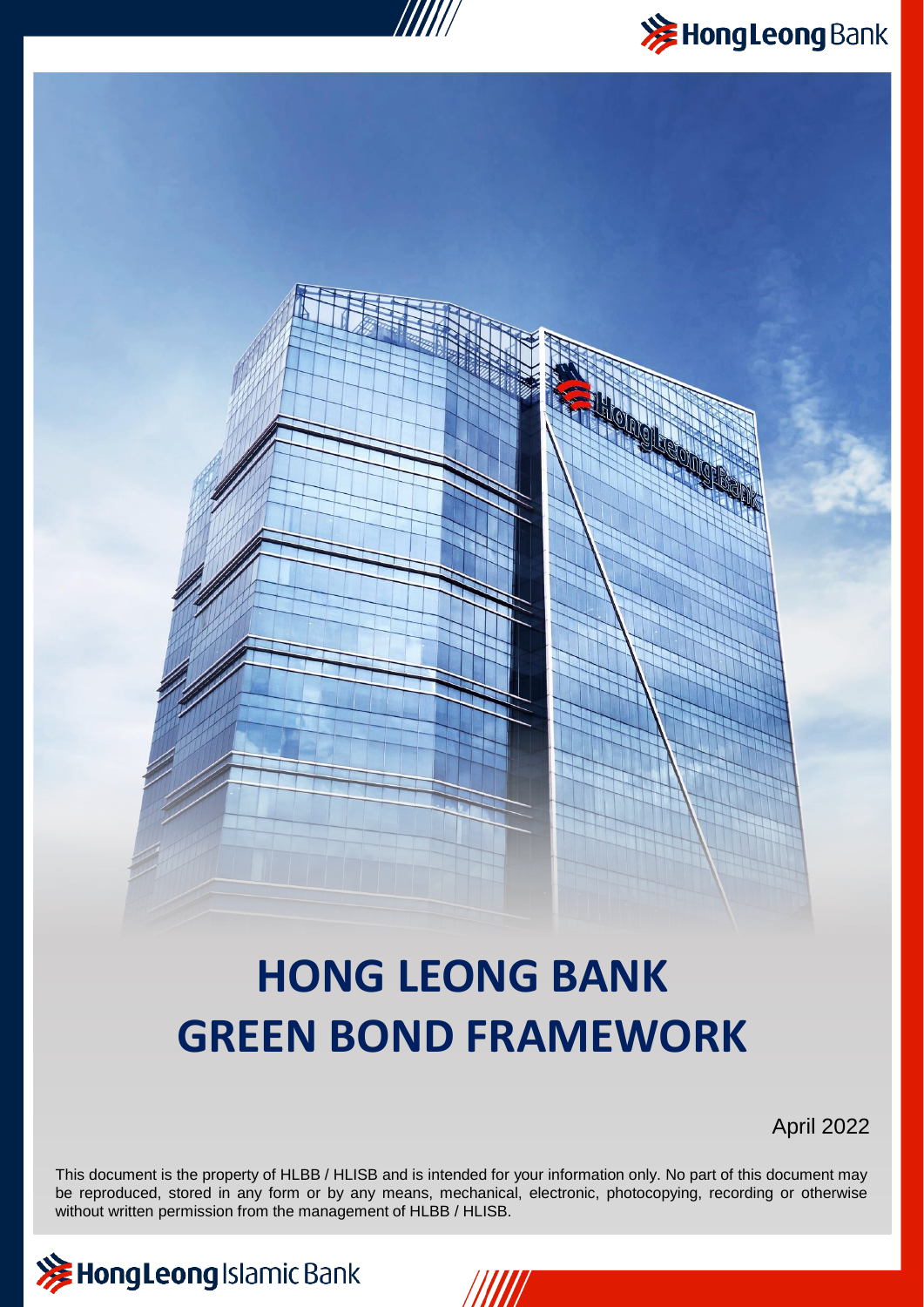

# TABLE OF CONTENTS

| 01 | I Introduction |
|----|----------------|
|    |                |

- 02 Use of Proceeds
- 03 Project Evaluation and Selection Process
- Management of Proceeds 04 05
	- Reporting



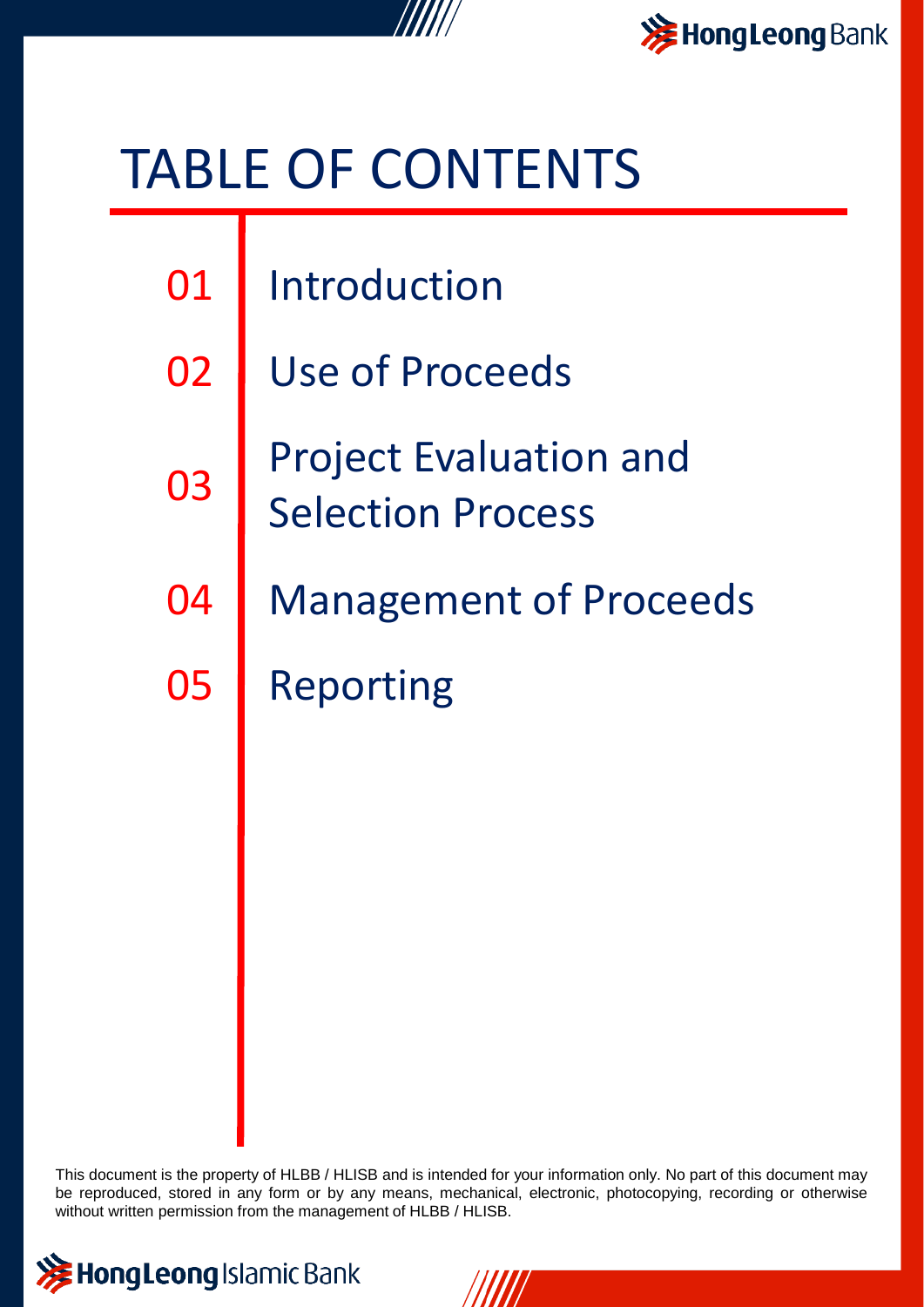



### **1. Introduction**

The Green Bond Framework ("**Framework**") sets out the guidelines for Hong Leong Bank Berhad's ("**HLBB**") Green Bond issuances in accordance with the ASEAN Green Bond Standards issued by the ASEAN Capital Markets Forum in November 2017 and revised in October 2018 ("**ASEAN GBS**") and the Green Bond Principles issued by the International Capital Market Association in June 2021 ("**ICMA GBS**").

### **2. Use of Proceeds**

The proceeds from HLBB's Green Bond issuances ("**Proceeds**") will be used to finance or refinance new or existing green assets/projects which meet the Eligibility Criteria outlined below. Where relevant, the Proceeds may also be used to finance companies that derive 80% or more of their revenues from green assets/projects which meet the Eligibility Criteria.

#### **Eligibility Criteria**

#### **A. RENEWABLE ENERGY ("RE")**

- (i) Generation of energy using renewable resources/technologies including but not limited to biogas, biomass (including waste-to energy), hydropower (up to 30 MW), solar PV, geothermal and wind.
- (ii) Services related to the development, operation and maintenance of renewable energy projects.
- (iii) Manufacturing, assembling or production of components, equipment, and machinery for the renewable energy industry.
- (iv) Procurement of solar energy solutions or products by consumers.



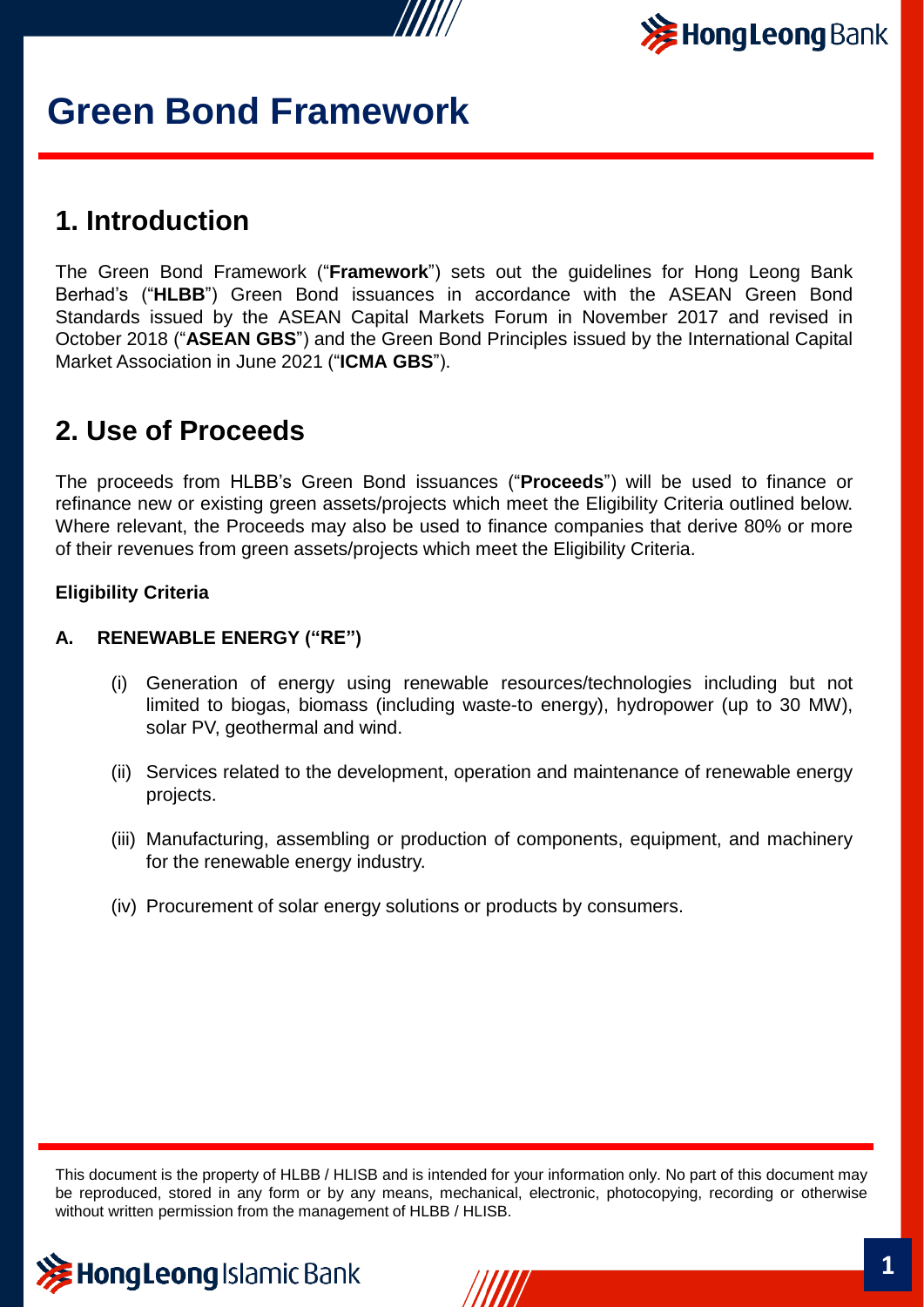



#### **B. ENERGY EFFICIENCY ("EE")**

- (i) Energy efficient technologies or equipment including replacing and refurbishing inefficient equipment as well as investing in energy saving equipment/technology either for their own business or through Energy Performance Contracting ("**EPC**") with the objectives of reducing energy consumption of underlying asset(s), technology, system(s) or product(s) including for data centres.
- (ii) Services related to energy efficiency such as advisory and consultancy, feasibility studies, energy audits, energy management, measurement and verification, testing & commissioning, operations & maintenance as well as in the delivery of bulk energy services such as smart grids, district cooling, battery storage systems, energy recovery, transmission and distribution systems aimed at reducing energy losses.
- (iii) Manufacturing or assembling of equipment, machinery, products, software or related products that contribute to energy saving.
- (iv) Procurement of energy efficient products or services by consumers.

\*Energy efficiency projects will be limited to projects which achieves a minimum of 30 per cent improvement in energy performance.

#### **C. GREEN BUILDING ("GB")**

- (i) Construction, renovation, refurbishment or purchase of buildings awarded green building certificates from locally developed rating tools or by a certification body approved by the Government or any other recognized international standards.
- (ii) Services related to green building design and consultancy, audits, testing and commissioning of green building equipment, system and services.
- (iii) Purchase of green properties by consumers.

\*Green properties will be limited to certification rating of Gold and above.

#### **D. WASTE MANAGEMENT ("WM")**

(i) Construction or upgrading as well as refurbishment of waste processing facilities which may consist of recovery facilities, waste treatment and any additional activities related to waste management such as composting, sorting, storing, collecting, disposing and anything else related to the 3 Rs – reducing, reusing, recycling.



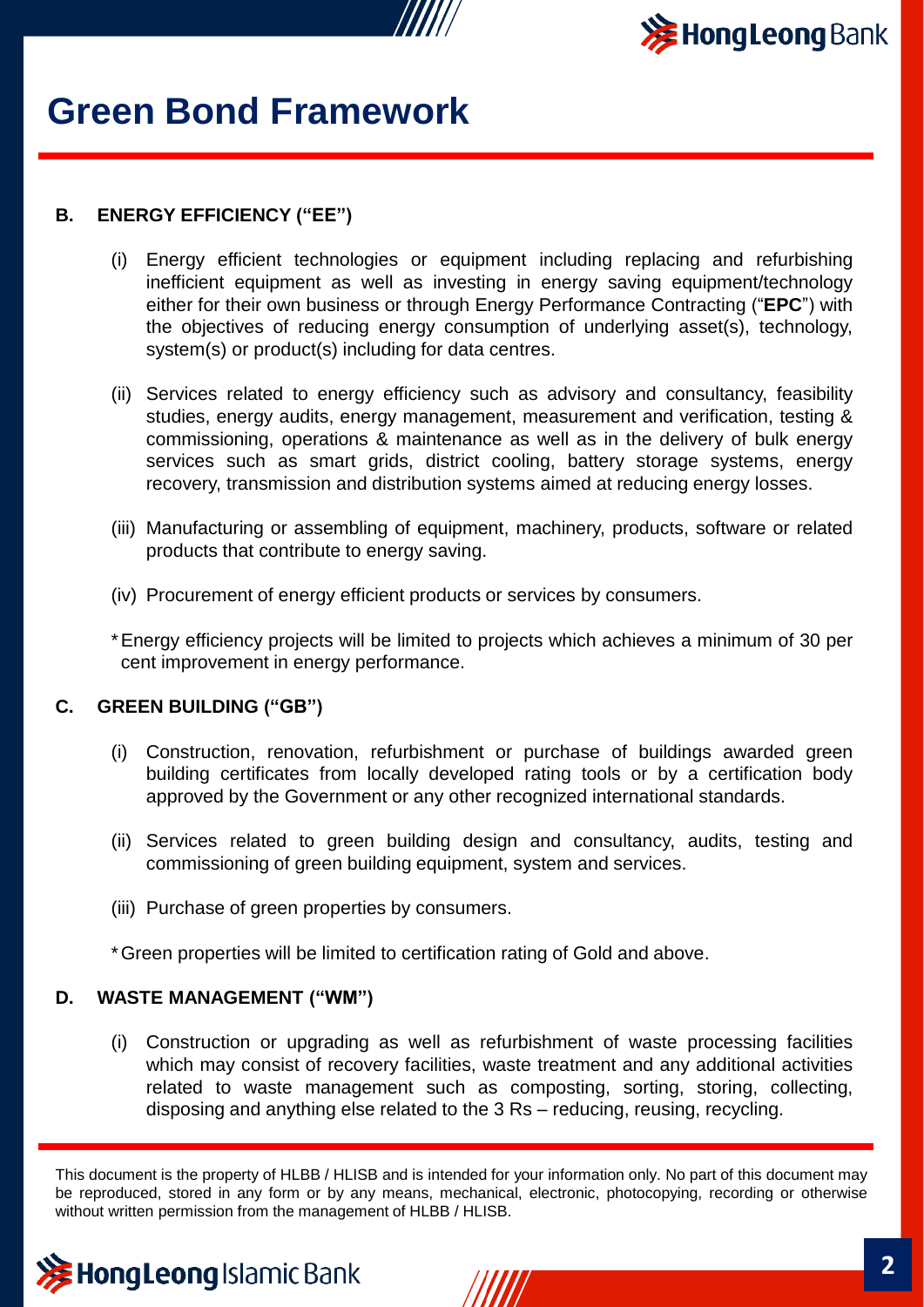



#### **E. SUSTAINABLE TRANSPORTATION ("ST")**

#### Electric or hybrid vehicles

- (i) Production or assembly of clean / environmentally friendly vehicles such as electric and hybrid vehicles.
- (ii) Purchase of clean/environmentally friendly vehicles by consumers.
- \*Hybrid vehicles are limited to tailpipe  $CO<sub>2</sub>$  emissions of less than 75g per km per passenger.

For RE, EE, GB, WM and ST, the Proceeds may also be used to fund HLBB's own initiatives within its operations.

### **3. Project Evaluation and Selection Process**

#### **Sustainability Objectives**

HLBB strategises sustainability to be driven by five pillars: 1) Socially Responsible Business; 2) Workforce Readiness; 3) Environmental Management; 4) Community Investment and 5) Digital at the Core. Within these pillars, we have mapped out the initiatives that contribute impact to 10 out of the 17 Sustainable Development Goals ("**SDGs**").

The ten SDGs are:

- SDG 1: No Poverty
- SDG 4: Quality Education
- SDG 7: Affordable and Clean Energy
- SDG 8: Decent Work and Economic Growth
- SDG 9: Industry, Innovation & Infrastructure
- SDG 12: Responsible Consumption and Production
- SDG 13: Climate Action
- SDG 14: Life Below Water
- SDG 15: Life On Land
- SDG 16: Peace, Justice and Strong Institutions



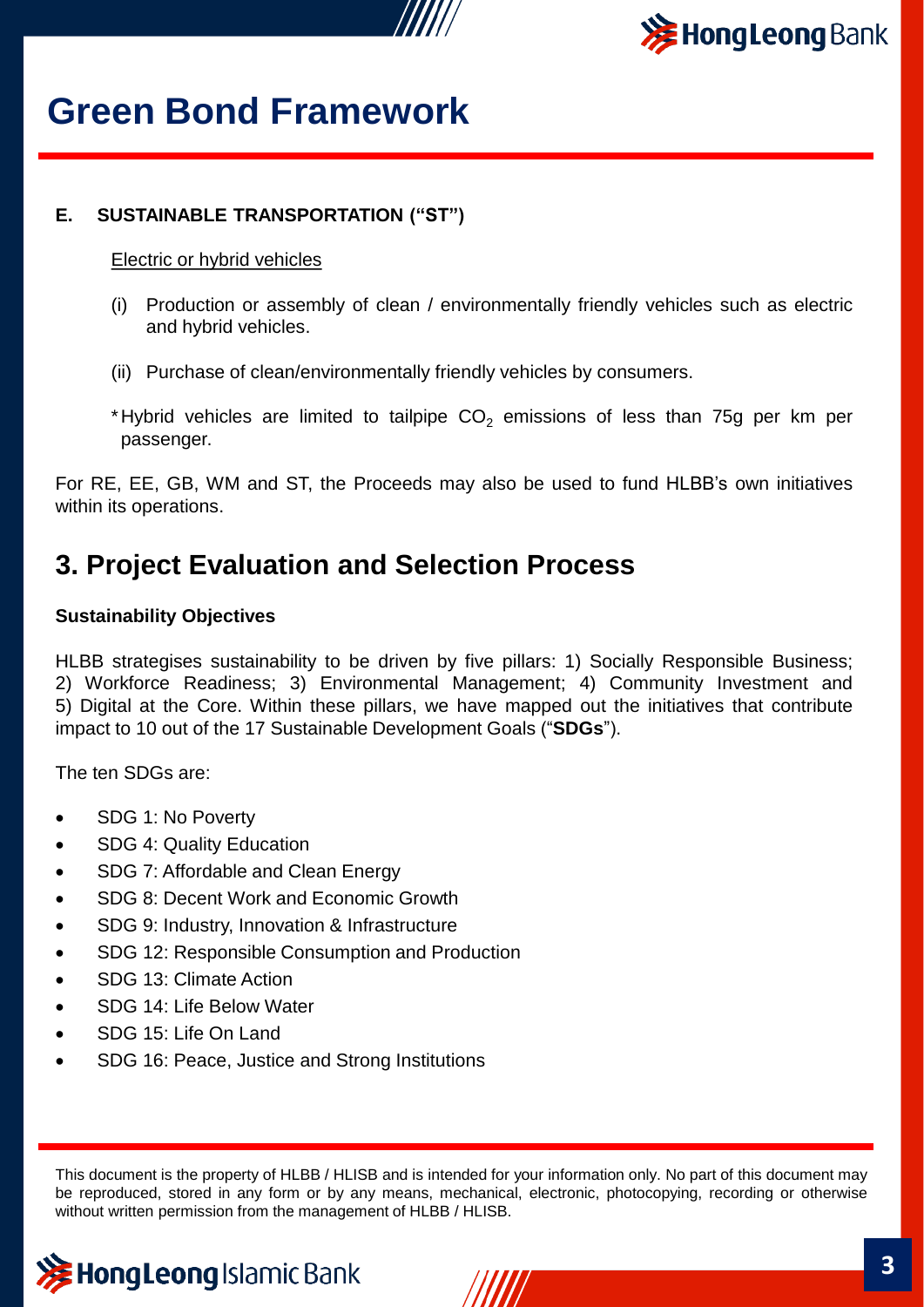



We have also mapped out the relevance of our sustainability initiatives to the UN Global Compact, mainly on Principle 7, Principle 8, and Principle 9 with regards to environmental practices.

Our evaluation and selection process focuses on our "Socially Responsible Business" and "Environmental Management" pillars where their initiatives' guiding principle is to achieve the same goals as stated in SDGs 7, 9, 12, and 13.

#### **Application of Eligibility Criteria in Project Selection**

Relevant business units are responsible for the screening and selection of assets/projects using the Eligibility Criteria, as part of the credit evaluation process. For the avoidance of doubt, fossil fuel power generation projects and any other projects/activities which do not comply with the Eligibility Criteria are ineligible for the use of the Proceeds.

HLBB's Sustainability Committee is responsible for the review and approval of the assets/projects proposed by the relevant business units to ensure compliance with the Framework.

### **4. Management of Proceeds**

The Proceeds from the HLBB Green Bond issuances will be allocated to a portfolio of Eligible Assets/Projects ("**Green Portfolio**"), selected as per the evaluation and approval process set out above. HLBB shall strive to achieve a level of allocation for the Green Portfolio that matches or exceeds the balance of net Proceeds from its outstanding HLBB Green Bonds. Where necessary, additional Eligible Assets/Projects will be added to the Green Portfolio to ensure sufficient and timely allocation of the incremental net Proceeds. HLBB will monitor the allocation of the Proceeds and the Green Portfolio through its internal information systems.

During the life of the issued HLBB Green Bonds, if any of the Eligible Assets/Projects cease to comply with the Framework, HLBB will identify other assets/projects that comply with the Framework and allocate the Proceeds to those assets/projects as soon as is practicable.

Where the aggregate amount in the Green Portfolio is less than the total outstanding amount of HLBB Green Bonds issued, HLBB may hold the balance unallocated amount in cash, cash equivalents and/or invest in other liquid marketable instruments in HLBB's liquidity portfolio until the amount can be channelled towards the Green Portfolio.